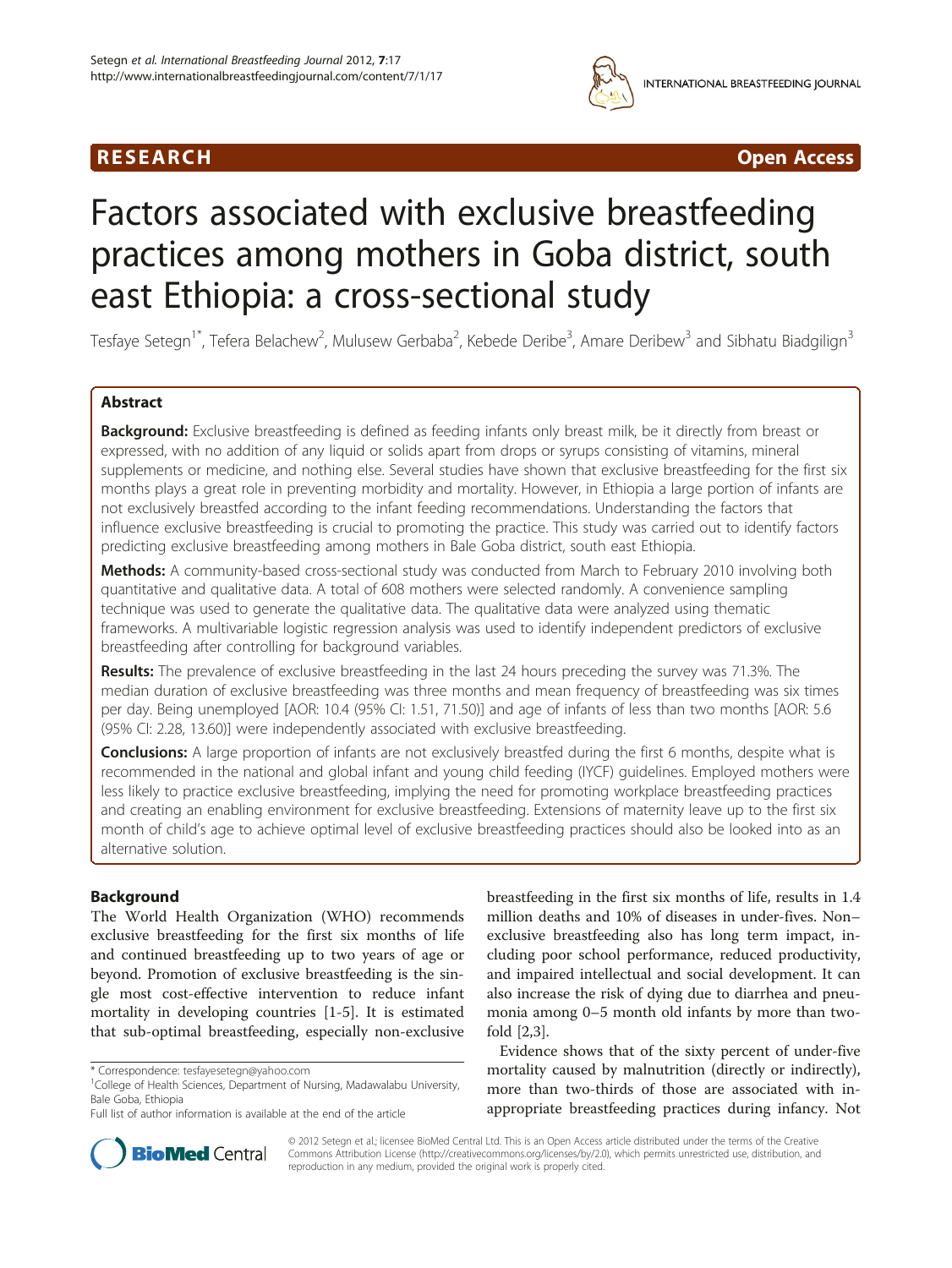more than 35% of infants worldwide are exclusively breastfed during their first four months of life [\[2,3,5](#page-6-0)]. There is a wide range of variation in the practice of exclusive breastfeeding among developing countries, with the rates documented being: Brazil (58%), Bangalore (40%), Iran (Zahedan) (69%), Iran (28%) Beruwala (Kalutara) (15.5%), Lebanon (10.1%), Nigeria (20%), Bangladesh (34.5%), Jordan (77%) [\[6](#page-6-0)[-15](#page-7-0)]. In Ethiopia, 49% of infants were exclusively breastfed for the first six months, while 56.9% were exclusively breastfed for the first four months [\[11,](#page-6-0)[16](#page-7-0),[17](#page-7-0)].

Cognizant of the high prevalence of inappropriate child feeding practices and the importance of exclusive breastfeeding, the Ethiopian government developed the Infant and Young Child Feeding (IYCF) guideline in 2004 [[18\]](#page-7-0). Since then, varying levels of interventions, giving due emphasis to key messages of exclusive breastfeeding, were being given both at health institution and community level. Nonetheless, these efforts were not based on organized evidence on the level of existing practices, which might be due to lack of studies which explored the factors predicting the low proportion of exclusive breastfeeding. There are no studies that examined and documented the magnitude and associated factors of exclusive breastfeeding in the study area. The objective of this study is, thus, to assess factors associated with exclusive breastfeeding among mothers in Bale Goba district, Southeast Ethiopia.

## **Methods**

### Study setting and participants

A community-based cross-sectional study, using on both quantitative and qualitative methods of data collection, was conducted in Bale Zone, Goba district, Southeast of Ethiopia. Bale Zone is the second largest zone in Oromia regional state in Ethiopia, with an area of  $67.329.6 \text{ km}^2$ and is located 430 km from the capital, Addis Ababa. The temperature ranges from 3.5-32°c. Goba district is one of the 20 districts (Woreda) in Bale Zone, having both rural and urban populations. The district has one hospital, one health center and more than 20 health posts [[19\]](#page-7-0).

The sample size for this study was determined using a formula for estimation of single population proportion assuming an expected prevalence for exclusive breastfeeding of 50%, 95% confidence level, 5% margin of error, a design effect of 2 and a non-response rate of 10%. A total of 668 mother-infant pairs were identified using stratified sampling technique from the urban and rural residences. Then a census was conducted to get the sampling frame for selecting mother-infant pairs by simple random sampling technique. For the in-depth interview, 23 individuals (6 health care providers, 9 breastfeeding mothers from urban and rural areas and 8 community health extension workers) were selected using a convenience sampling technic.

#### Measurements

Quantitative data were collected using a validated questionnaire adapted from the Ethiopian Health and Demographic Survey (EDHS), WHO and LINKAGE project which were designed to assess infant and young child feeding practices in developing countries including Ethiopia [\[2,7,11](#page-6-0)[,20](#page-7-0)]. The questionnaire was translated and contextualized to the local situation. Data on breastfeeding practices, socio-demographic factors, obstetric factors such as birth intervals, parity, and antenatal care visits and health service related factors/practices including pre/postnatal counseling were collected by interviewing the mothers of index children. A semi-structured openended interview guide was used as a guide for the key informant interview. The data were collected by 12th grade complete students who took an intensive training for two days on the questionnaire and on general approaches to data collection. The WHO definition of exclusive breastfeeding: the other/care giver reported that nothing else but breast milk was given in the last 24 hours preceding the interview, was used [[2\]](#page-6-0). Exclusive breastfeeding was measured by asking mothers with infants aged between 0 and 6 months to provide information about the history of infant feeding for the last 24 hours. The prevalence of exclusive breastfeeding was calculated as the ratio of infants below 6 months who fed only on breast milk in the 24-hours preceding the survey to the total number of children in the same age group  $(< 6$  months of age) [\[20](#page-7-0)]. Respondents were also requested to answer "For how many months did they feed their child with breast-milk only?' This was used to calculate the median durations of exclusive breastfeeding practice.

### Statistical analysis

Quantitative data were entered, coded, and analyzed using SPSS for windows version 16.0 (SPSS Inc. version 16.1, Chicago, Illinois). Descriptive statistics was computed to determine the prevalence of exclusive breastfeeding. Proportions were compared by exclusive breastfeeding using Pearson's chi-square test of independence. To identify associated factors, first a bivariate logistic regression was performed for each independent variable with the outcome of interest (exclusive breastfeeding). Finally, multivariable logistic regression was done to determine independent predictors of exclusive breastfeeding. All tests were two-sided and p < 0.05 was considered statistically significant. The qualitative data were transcribed from Amharic to English language and text analysis was done manually. Data captured using the field notes were transcribed into English texts by the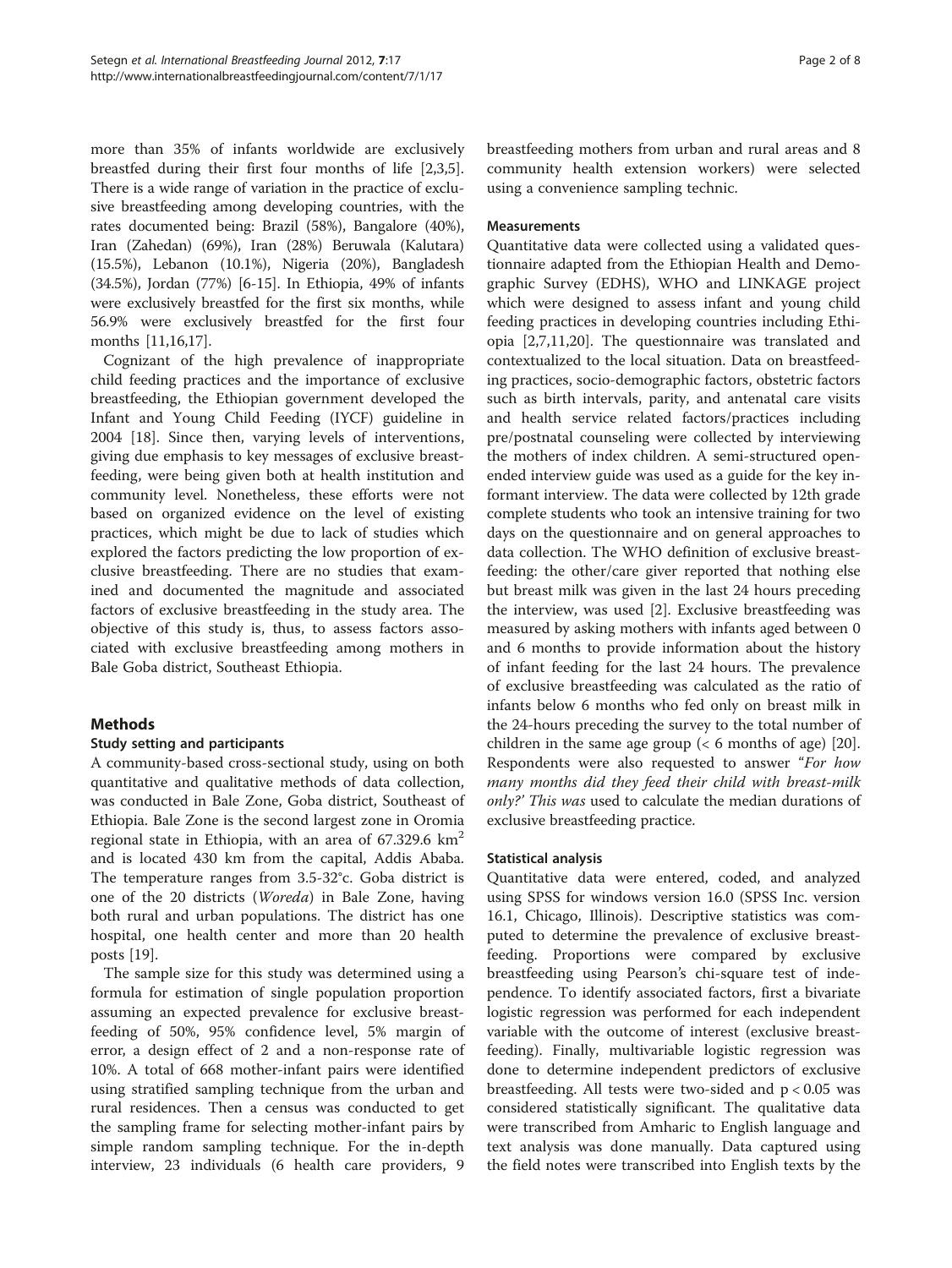principal investigator. The transcribed data were read carefully, categorized and summarized by thematic areas (thematic framework analysis). The interview data were triangulated with the quantitative data.

Ethical clearance was received from the institutional review board (IRB) of Jimma University Ethical Clearance Committee (Ref. No.JURPGC/46/2010). Official letter of co-operation was also obtained from Oromia Health Bureau, Zonal Health Desk & Woreda Health Office. Informed verbal consent was secured from study participants in their own language after explaining the purpose of the study, potential risks and benefits of partaking in the study, and the right to withdraw from the study at any time. The participants were also assured about the confidentiality of the data.

#### Results

From the total of 668 mother-infant pairs, 608 were included in the analysis, making the response rate 91.0%. The mean  $(\pm SD)$  age of mothers was 26.5  $(\pm 5.5)$  years. Sixty-nine percent of respondents were Muslims by religion. The largest ethnic group was Oromo (89.1%) followed by Amhara (9.9%). Pertaining to the educational status of mothers, (61.0%) had attended formal school of which (45.2%) completed primary school (grade 1 to 8). The majorities (95.7%) of the mothers were married and (82.3%) were housewives by occupation (Table 1).

From the total mothers who had ever breastfed their infant (98.7%), about 96.3% of them were breastfeeding at the time of the survey. The prevalence of exclusive breastfeeding for infants' aged less than six months in the study area was 71.3% as measured by last 24 hours recall period preceding the survey date. The median duration of exclusive breastfeeding for infants less than six months was 3 months. The median frequency of exclusive breastfeeding for infants less than six months per day was 6. The results of month-specific lifetime exclusive breastfeeding analysis showed that the majority 88.8% of infants were breastfed exclusively for 2 months, while 84.4% of infants were breastfed exclusively to 2 to 3 months of age (Figure [1](#page-3-0)). For mothers with infants older than six months, 68.2% reported giving breast milk with additional food, such as cow's milk (57.0%), cerealbased fluids (45.2%), and tea (23.9%) before their infant reached six months.

The in-depth interviews identified that lack of knowledge was the main barrier of exclusive breastfeeding. For instance, a health extension worker expressed that mothers do not consider breast milk as adequate and important:

"... despite our effort, most mothers do not practice exclusive breastfeeding. They provide infants with some food other than breast milk. They sometimes

| Table 1 Socio-demographic characteristics of       |  |
|----------------------------------------------------|--|
| breastfeeding mothers in Goba District, Bale Zone, |  |
| <b>March-February 2010</b>                         |  |

| Socio-demographic<br>variables   |                                 | Number          | Percent |
|----------------------------------|---------------------------------|-----------------|---------|
| Age of mothers (years)           | $15 - 19$                       | 43              | 7.1     |
|                                  | $20 - 24$                       | 173             | 28.5    |
|                                  | $25 - 29$                       | 219             | 36.0    |
|                                  | $30+$                           | 173             | 28.5    |
|                                  | Mean(SD)                        | $26.5(\pm 5.5)$ |         |
| Religion                         | Muslim                          | 422             | 69.4    |
|                                  | Orthodox                        | 173             | 28.5    |
|                                  | Protestant                      | 13              | 2.1     |
| Ethnicity                        | Oromo                           | 542             | 89.1    |
|                                  | Amhara                          | 60              | 9.9     |
|                                  | Other*                          | 6               | 1.0     |
| Educational status of<br>mothers | Illiterate                      | 139             | 22.9    |
|                                  | Able to read/Write <sup>¥</sup> | 98              | 16.1    |
|                                  | Primary(1-8)                    | 275             | 45.2    |
|                                  | Secondary and above(9+)         | 96              | 15.8    |
| Marital status                   | Married                         | 579             | 95.7    |
|                                  | Never married                   | 10              | 1.7     |
|                                  | Other <sup>†</sup>              | 11              | 1.8     |
| Occupation of mothers            | House wife                      | 498             | 81.9    |
|                                  | Farmer                          | 42              | 6.9     |
|                                  | Business Woman**                | 25              | 4.1     |
|                                  | Student                         | 15              | 2.5     |
|                                  | Employed                        | 13              | 2.1     |
|                                  | Other <sup>*</sup>              | 15              | 2.5     |
| Place of residence               | Urban                           | 120             | 19.7    |
|                                  | Rural                           | 488             | 80.3    |
| Sex of infant                    | Male                            | 318             | 52.3    |
|                                  | Female                          | 290             | 47.7    |
| Age of infants                   | $< 6$ months                    | 283             | 46.9    |
|                                  | $> 6$ months                    | 321             | 53.1    |

\*Tigre, Gurage † Widowed, divorced, separated ♠ Daily laborer, house servants. \*\*A woman who is involved in some form of trading activities.

¥ Attended informal education and able to read and write.

## consider breast milk as if it is not food and sufficient...they use it for appeasement when the child cries" [Health extension worker, Lashkona kebele.]

Lack of knowledge on exclusive breastfeeding was also substantiated by one mother with a one month old male infant, Goba town who stated:

" . . . .I planned to feed my baby only breast milk till his six months. But I do not know how many times to feed him within a day."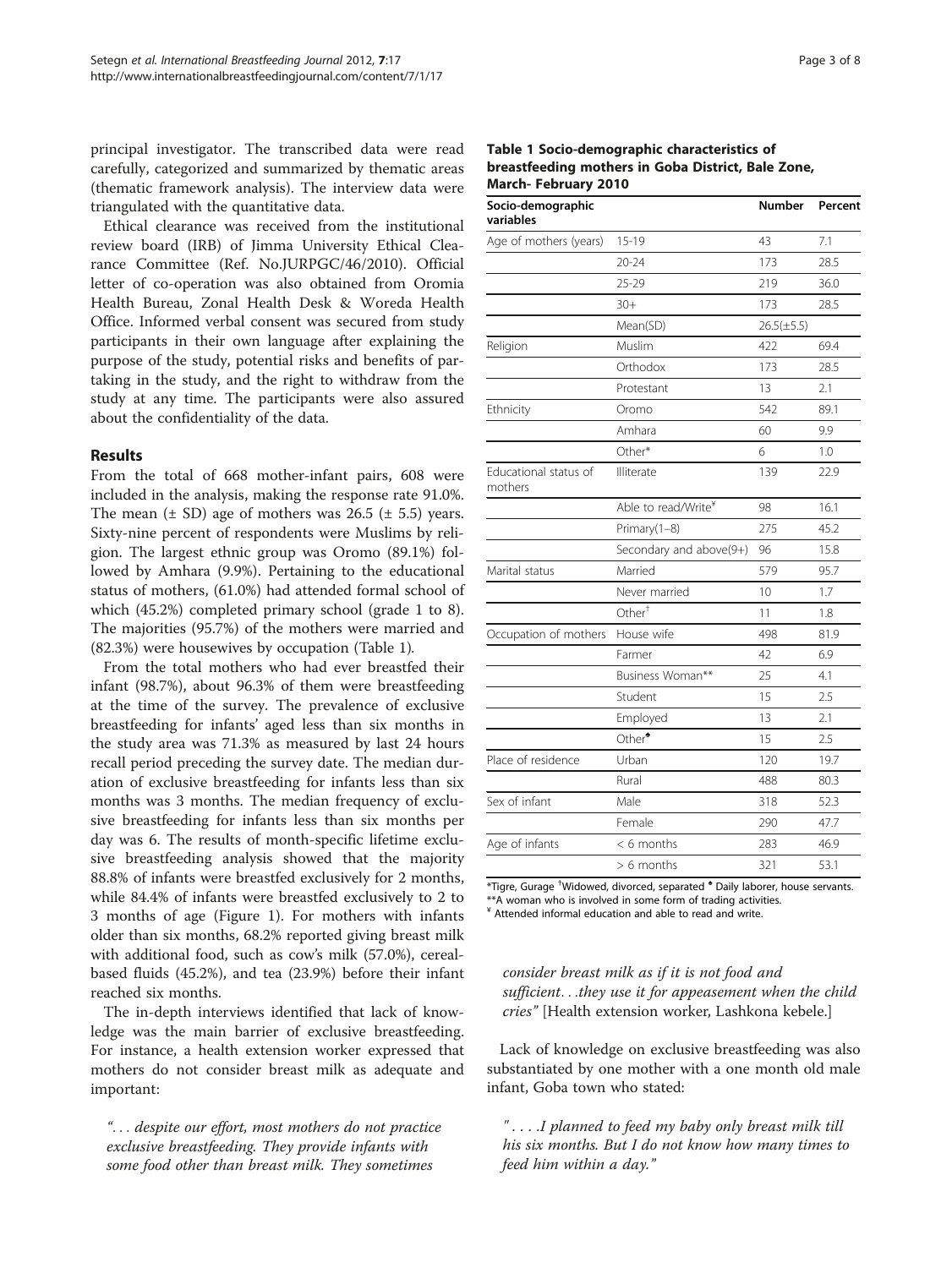<span id="page-3-0"></span>

The chi-square test showed that employment status of mothers, age of infant, prelacteal feeding, parity of mothers and timely initiation of breastfeeding were significantly associated with exclusive breastfeeding (Tables 2 and 3). The binary logistic regression analysis showed that unemployed mothers were about 5 times more likely to breastfed exclusively as compared to employed mothers (OR: 5.3; 95% CI: 1.3, 21.8). Infants in the age group less than two months were 2.7 times more likely to breastfed

#### Table 2 Chi-square tests of exclusive breastfeeding by their socio-demographic characteristics among mothers in Goba District using 24 hour recall, March–February 2010

| <b>Variables</b>             | <b>EBF</b><br>N(%) | Non-EBF   | P-value |
|------------------------------|--------------------|-----------|---------|
|                              |                    | N(%)      |         |
| Age of mothers               |                    |           |         |
| $15 - 19$                    | 17 (73.9)          | 6(26.1)   | 0.093   |
| $20 - 24$                    | 62 (74.7)          | 21(25.3)  |         |
| $25 - 29$                    | 70 (70.0)          | 30 (30.0) |         |
| $30 - 35$                    | 35 (81.4)          | 8(18.6)   |         |
| $35+$                        | 15 (50.0)          | 15 (50.0) |         |
| <b>Educational Status</b>    |                    |           |         |
| Illiterate                   | 46 (76.7)          | 14 (23.3) | 0.580   |
| Read/Write only <sup>¥</sup> | 122 (68.9)         | 55(31.1)  |         |
| Primary(1-8)                 | 97 (71.3)          | 39(28.7)  |         |
| Grade 9 and above            | 30 (65.2)          | 16(34.8)  |         |
| Employment                   |                    |           |         |
| Employed                     | 3(33.3)            | 6(66.7)   | 0.018   |
| Unemployed                   | 196 (72.6)         | 74 (27.4) |         |
| Residence                    |                    |           |         |
| Urban                        | 37 (63.8)          | 21 (36.2) | 0.154   |
| Rural                        | 162 (73.3)         | 59 (26.7) |         |
| Sex of infant                |                    |           |         |
| Male                         | 107 (71.3)         | 43 (28.7) | 0.998   |
| Female                       | 92 (71.3)          | 37 (28.7) |         |
|                              |                    |           |         |

\*Fisher's exact test and statistically significant at  $P < 0.05$ .<br>\* Attended informal education and able to read and write.

<sup>§</sup>EBF- Exclusive breastfeeding.

### Table 3 Chi- square tests of exclusive breastfeeding among mothers by their obstetric and health servicerelated factors among mothers in Goba District using 24 hour recall

| Variable                                           | EBF N (%)  | Non-EBF N (%) | P-value  |
|----------------------------------------------------|------------|---------------|----------|
| Parity of mothers                                  |            |               |          |
| 1                                                  | 49 (64.5)  | 27 (35.5)     |          |
| $2 - 4$                                            | 97 (77.6)  | 28 (22.4)     | 0.124    |
| 5 and more                                         | 50 (70.4)  | 21 (29.6)     |          |
| Birth interval(year)                               |            |               |          |
| 1                                                  | 8(61.5)    | 5(38.5)       | 0.534    |
| $2 - 3$                                            | 84 (74.3)  | 29 (25.7)     |          |
| 4 and above                                        | 107 (69.9) | 46 (30.1)     |          |
| <b>ANC</b> visit                                   |            |               |          |
| Yes                                                | 166 (71.9) | 65 (28.1)     | 0.889    |
| No                                                 | 27 (73.0)  | 10 (27.0)     |          |
| No. ANC visit                                      |            |               |          |
| 1                                                  | 10 (58.8)  | 7(41.2)       | 0.349    |
| $2 - 3$                                            | 96 (75.0)  | 32 (25.0)     |          |
| $=4$                                               | 88 (71.0)  | 36 (29.0)     |          |
| Mother given information/advice on BF at ANC visit |            |               |          |
| Yes                                                | 76 (73.8)  | 27 (26.2)     | 0.487    |
| No                                                 | 123 (69.9) | 53 (30.1)     |          |
| Place of delivery                                  |            |               |          |
| Home                                               | 139 (74.7) | 47 (25.3)     | 0.305    |
| Health institution                                 | 57 (67.9)  | 27 (32.1)     |          |
| Type of delivery                                   |            |               |          |
| Normal/Vaginal                                     | 186 (72.7) | 70 (27.3)     | 0.605    |
| Caesarean section                                  | 6(60.0)    | 4(40.0)       |          |
| Mother received information/advice on BF at PNC    |            |               |          |
| Yes                                                | 91 (70.5)  | 38 (29.5)     | 0.892    |
| No                                                 | 108 (72.0) | 42 (28.0)     |          |
| Timely initiation of BF                            |            |               |          |
| Yes                                                | 111(77.1)  | 33 (22.9)     | $0.039*$ |
| No                                                 | 88(65.2)   | 47(34.8)      |          |

\*significant at p-value <0.05.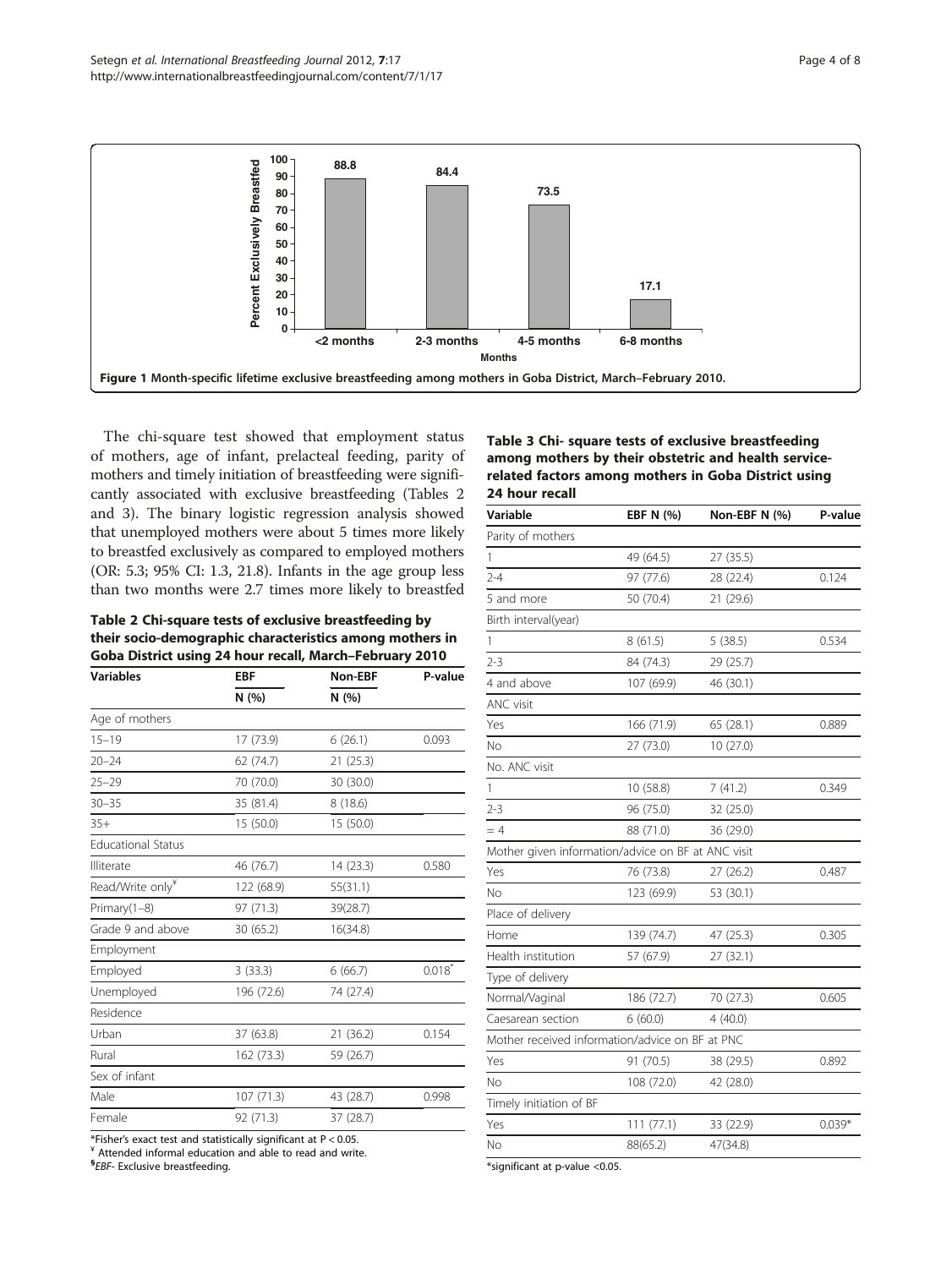exclusively as compared to those infants in the age group 4 to 5 months (OR: 2.7; 95%CI: 1.40, 5.13). Mothers who initiated breastfeeding within one hour of birth were 2 times more likely to practice exclusive breastfeeding than mothers who initiated after one hour (OR: 1.8; 95% CI: 1.06, 3.04) (Table [4\)](#page-5-0).

On multivariable logistic regression analyses, maternal employment status and age of infants were significant predictors of exclusive breastfeeding. The adjusted odds of unemployed mothers practicing exclusive breastfeeding was 10.4 times the odds of employed mothers (AOR: 10.4; 95%CI: 1.51, 71.50) and those infants whose age was < 2 months were 5.6 times more likely to be breastfed exclusively compared with infants in the age range of 4 to 5 months (AOR: 5.6; 95% CI: 2.28, 13.60) (Table [4](#page-5-0)).

## **Discussion**

This study aimed to determine the prevalence of exclusive breastfeeding, including associated factors. Ninetyeight percent of mothers had ever practiced breastfeeding which is almost similar to the national and Oromia regional ever breastfeeding rate (96%) (94%) respectively [[11](#page-6-0)[,17](#page-7-0)]. This study revealed that the prevalence of exclusive breastfeeding practice for infants less than six months old was 71.3%. This finding is similar to other countries such as Jordan (77%), Madagascar, (70%), Zambia, (74%), Ghana, (79%) and Bolivia (65%). This is also similar with findings in Amhara Region, (81%), Oromia Region, (62%) and South Nations and Nationalities Peoples Region (64%). But this finding is higher than the findings in Lebanon (10%), Bangladesh (36%) and the national exclusive breastfeeding prevalence in Ethiopia (49%) [[7,11,](#page-6-0)[17,21,22\]](#page-7-0). The median duration of exclusive breastfeeding for infants less than six months was three months. The median duration of exclusive breastfeeding in Ethiopia was documented with a wide range of variety from lowest (0.4 month for Afar Region) through the highest (4.3 months for Amhara region). Month-specific lifetime exclusive breastfeeding was assessed for those mothers with infants above six months who are currently breastfeeding and fed their infant nothing other than breast milk til six months of age. The majority (89%) of infants less than 2 months were breastfed exclusively, dropping to 17% when infants were 4–5 months of age. This finding is higher than the Ethiopian national month-specific exclusive breastfeeding rate of 67% for infants < 2 months and 32% for infants aged 4–5 months [[11\]](#page-6-0). Maternal educational status and exclusive breastfeeding did not show any significant association. This is contrary to the result obtained from the Ethiopian demographic health survey, which indicated a declining trend of exclusive breastfeeding practice with the higher maternal education status [[6,](#page-6-0)[17\]](#page-7-0).

The multivariable logistic regression analysis showed that age of infant was a predictor of exclusive breastfeeding practice. Infants in the age group < 2 months were about 6 times more likely to be exclusively breastfed when compared to infants in the age group 4–5 months. Infants in the age group 2–3 months were 2 times more likely to breastfeed exclusively when compared to those infants in the age group 4–5 months. As the age of the children approached 6 months, the rate of exclusive breastfeeding decreased significantly, which is similar to studies conducted in Iran, Uganda, Sudan, and Ethiopia [[17,23-25\]](#page-7-0). This might be due to the fact that postpartum care is traditionally given in the first few months after birth where mothers remain at home, creating a chance to exclusively breastfeed their infant. The other possible reason might be that mothers might have introduced complementary feeding for their infants due to the assumption that breast milk alone would not satisfy their needs as the infant gets older. As the age of the child increased, the rate of EBF decreased significantly, which is again in conformity with reports of studies done in Uganda, Pakistan and India [[26-28](#page-7-0)]. This could probably be explained by the short birth interval/spacing and other economic factors. It can also be attributed to the fact that post partum care traditionally is given in the first few months when mothers are confined at home, creating an opportunity to exclusively breastfeed their child.

This study has indicated a significant difference among employed and unemployed mothers with regard to exclusive breastfeeding (33% vs 73%) and also revealed that unemployment of the mothers is a predictor of exclusive breastfeeding, which is consistent with the findings of several studies [\[29](#page-7-0)-[32](#page-7-0)]. This might be explained by the fact of less maternity leave (two months after delivery in our context), which makes employed mothers have less opportunity to stay at home, compromising exclusive breastfeeding. Mothers also may have to leave their babies to search for a job. These findings call for policy arguments to initiate breastfeeding-friendly work environments, as well as the extension of maternity leave to encourage mothers to exclusively breastfeed their babies to improve child health outcomes [\[33](#page-7-0)].

This study can be interpreted in light of its strengths and limitations. The use of validated questionnaires, both quantitative and qualitative methods of data collection and data triangulation were the strengths of this study. However, the 24-hour recall to determine exclusive breastfeeding practice means some infants who were given other liquids regularly may not have received them in the last 24 hours before the survey, which may cause overestimation of the proportion exclusively breastfed. Similar findings were also observed in several studies, showing that the 24-hour recall method can overestimate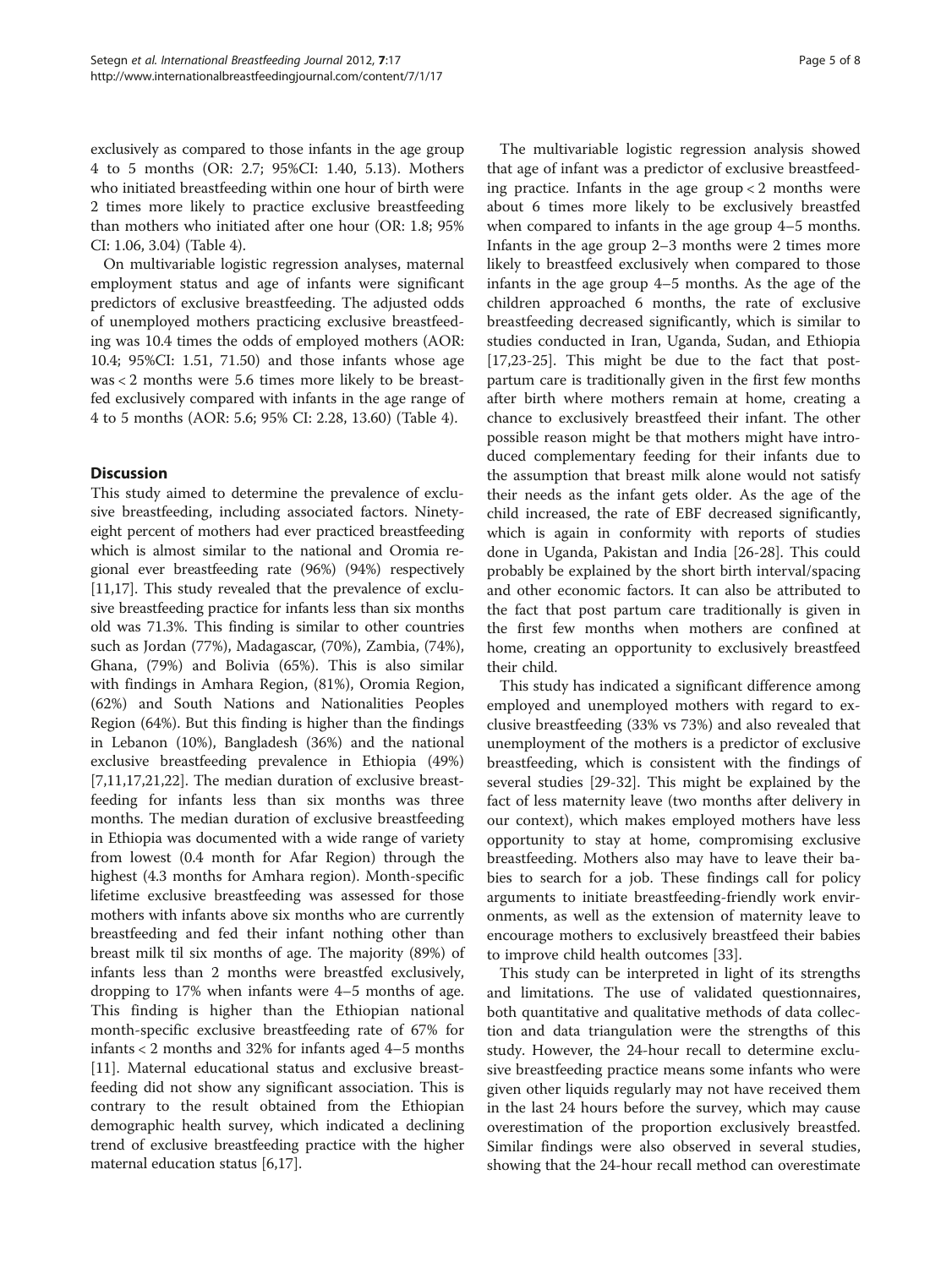### <span id="page-5-0"></span>Table 4 Multivariable logistic regression analysis showing factors associated with exclusive breastfeeding among mothers in Goba District, 2010

| Variable                  | Exclusively breastfed for the first 6 months |           | Crude odds ratio(95%C.I) | Adjusted odds ratio(95%C.I) |
|---------------------------|----------------------------------------------|-----------|--------------------------|-----------------------------|
|                           | Yes                                          | No        |                          |                             |
| Age of mother (years)     |                                              |           |                          |                             |
| $15-19$                   | 17 (73.9)                                    | 6(26.1)   | 1.0                      |                             |
| $20 - 24$                 | 62 (74.7)                                    | 21 (25.3) | 1.042(0.40,3.00)         |                             |
| $25 - 29$                 | 70 (70.0)                                    | 30 (30.0) | 0.824(0.30, 2.30)        |                             |
| $30 - 35$                 | 35 (81.4)                                    | 8 (18.6)  | 1.544(0.50,5.20)         |                             |
| $35+$                     | 15 (50.0)                                    | 15 (50.0) | 0.353(0.11, 1.14)        |                             |
| Employment status         |                                              |           |                          |                             |
| Employed                  | 3(33.3)                                      | 6(66.7)   | 1.0                      | 1.0                         |
| Unemployed                | 196(72.6)                                    | 74(27.4)  | $5.3(1.3,21.8)$ *        | 10.4(1.51,71.50)*           |
| Residence                 |                                              |           |                          |                             |
| Urban                     | 37(63.8)                                     | 21(36.2)  | 1.0                      |                             |
| Rural                     | 162(73.3)                                    | 59(26.7)  | 1.6(0.8, 2.88)           |                             |
| Age of infant (months)    |                                              |           |                          |                             |
| ${<}2$                    | 94(83.2)                                     | 19(16.8)  | 2.7 (1.40,5.13)*         | 5.6(2.28,13.60)*            |
| $2 - 3$                   | 28(77.8)                                     | 8(22.2)   | 1.9(0.78,4.62)           | 2.3(0.77,7.10)              |
| $4 - 5$                   | 61(64.9)                                     | 33(35.1)  | 1.0                      | 1.0                         |
| Pre-lacteal feeding       |                                              |           |                          |                             |
| Yes                       | 25(58.1)                                     | 18(41.9)  | 1.0                      |                             |
| No                        | 159(76.4)                                    | 49(23.6)  | 2.391.18,4.64)*          |                             |
| Mode of delivery          |                                              |           |                          |                             |
| Vaginal/Normal            | 186(72.7)                                    | 70(27.3)  | 1.7(0.5, 6.5)            |                             |
| C/S                       | 6(60.0)                                      | 4(40.0)   | 1.0                      |                             |
| Parity of respondent      |                                              |           |                          |                             |
| 1                         | 49(64.5)                                     | 27(35.5)  | 1.0                      |                             |
| $2 - 4$                   | 97(77.6)                                     | 28(22.4)  | $1.9(1.02, 3.58)$ *      |                             |
| 5 and above               | 50(70.4)                                     | 21(29.6)  | 1.3(0.65, 2.62)          |                             |
| Birth interval (years)    |                                              |           |                          |                             |
| 1                         | 8(61.5)                                      | 5(38.5)   | 1.0                      |                             |
| $2 - 3$                   | 84(74.3)                                     | 29(25.7)  | 1.8(0.55, 5.97)          |                             |
| 4 and above               | 107(69.9)                                    | 46(30.1)  | 1.4(0.45, 4.7)           |                             |
| No. ANC visit             |                                              |           |                          |                             |
| $\mathbf{1}$              | 10(58.8)                                     | 7(41.2)   | 1.0                      |                             |
| $2 - 3$                   | 96(75.0)                                     | 32(25.0)  | 2.1(0.74, 5.97)          |                             |
| > 4                       | 88(71.0)                                     | 36(29.0)  | 1.7(0.60, 4.85)          |                             |
| Advice/information at ANC |                                              |           |                          |                             |
| Yes                       | 76(73.8)                                     | 27(26.2)  | 1.21(0.70,2.10)          |                             |
| No                        | 123(69.9)                                    | 53(30.1)  | 1.0                      |                             |
| Advice/information at PNC |                                              |           |                          |                             |
| Yes                       | 91(70.5)                                     | 38(29.5)  | 1.1(0.64, 1.81)          |                             |
| No                        | 108(72.0)                                    | 42(28.0)  | 1.0                      |                             |
| Timely initiation of BF   |                                              |           |                          |                             |
| Yes                       | 111(77.1)                                    | 33(22.9)  | $1.8(1.06, 3.04)^{*}$    |                             |
| No                        | 88(65.2)                                     | 47(34.8)  | 1.0                      |                             |
|                           |                                              |           |                          |                             |

\* Statistically significant variables at P <0.05, C.I- Confidence Interval.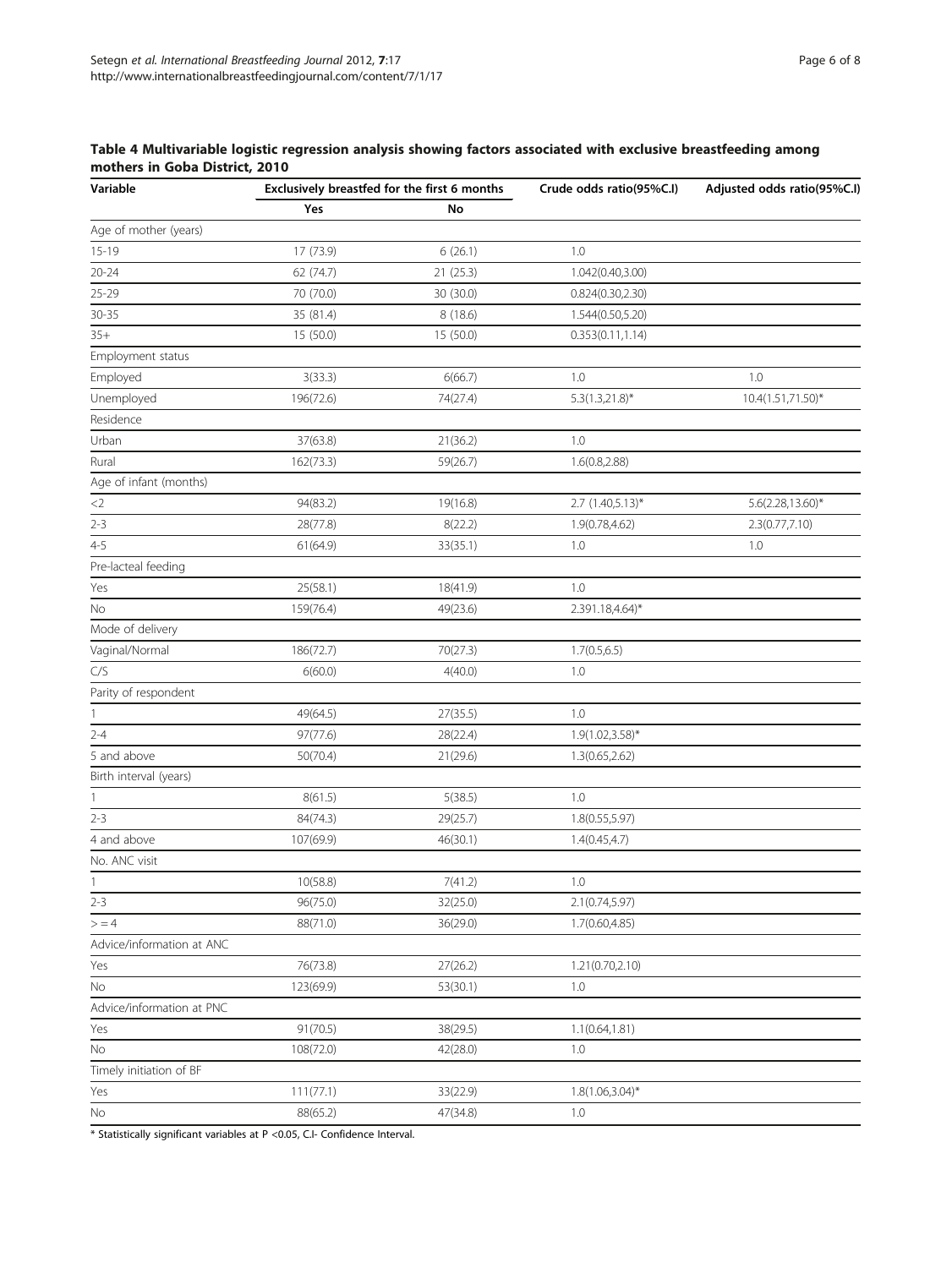<span id="page-6-0"></span>the actual EBF rate in a population study and the oneday assessment overestimated exclusive breastfeeding rates among infants younger than 4 months. Similar findings were obtained in an analysis of the Ethiopia Demographic and Health Surveys 2000, where even larger discrepancies were found among children 4–6 months old between the 24-hour recall and the 7-day recall method [[34\]](#page-7-0). Several authors have questioned the validity of the 24-hour recall method [[35,36\]](#page-7-0). The major criticism of the 24-hour recall method is that it misclassifies too many mothers as exclusively breastfeeding [[37,38\]](#page-7-0); a proportion of mothers may be providing substances other than breast milk on an irregular, not daily, basis. Many studies have shown that a large proportion of infants who were exclusively breastfed in the previous 24 hours were either not exclusively breastfed during the previous seven days, and/or, not exclusively breastfed since birth [[26,38,39\]](#page-7-0). Median duration can also be affected by maternal recall, which might be prone to recall and social desirability bias. Therefore, readers are recommended to take this into account during interpretation of these findings. There are also unusually large odds ratios and a wide confidence interval observed in this study. In addition, there are also some variables that were not significantly associated (however known in several studies) with the outcome of interest which might affect the precision. This might be due to the sample size, which might not be adequate to justify the relationships between the explanatory variables and outcome of interest, and the observed counts are also so small in some of the cells making the odds ratios so large and so wide. Therefore, any interpretation of this finding should take into account the degree of precision. In addition, this study used a cross-sectional study design, making it is difficult to establish causal associations. The fact that this study did not assess individual factors, including knowledge and attitude of mothers, as well as variables related to family and peers, are the limitations of our study.

## Conclusions

The study revealed that the prevalence of exclusive breastfeeding using 24-hour recall method was suboptimal. In this study, the duration and frequency of exclusive breastfeeding were below the World Health Organization and national infant and young child feeding recommendations. Working mothers were more likely not to exclusively breastfeed their babies. Promotion of exclusive breastfeeding through creating an enabling, breastfeeding-friendly working environment for working mothers is recommended. In addition, advocacy efforts targeting the extension of maternity leave up to the first six months after delivery should be exerted to prevent sub-optimal exclusive breastfeeding and associated health problems among children.

#### Competing interests

The authors declare that they have no competing interests.

#### Authors' contributions

TS conceived and designed the study, performed analysis and interpretation of data and drafted the manuscript. MG assisted with the design conception, analysis and interpretation of data, and the critical review of the manuscript. TB assisted the study design, data interpretation, and critically reviewed the manuscript. SB, KD and AD assisted in interpretation of data, manuscript preparation and critically reviewed the manuscript. All authors read and approved the final manuscript.

#### Acknowledgements

We are indebted to Jimma University for financial support. We would like to extend our appreciation to Oromia Regional Health Bureau, Bale Zonal Health Department and Goba District Health Office for providing the necessary information and facilitating conditions while carrying out this study. We are also very grateful and extend our appreciation to the study participants (mothers) who shared their priceless time, the supervisors, and the data collectors for their full commitment, participation and technical support.

#### Author details

<sup>1</sup>College of Health Sciences, Department of Nursing, Madawalabu University Bale Goba, Ethiopia. <sup>2</sup>College of Public Health and Medical Sciences, Department of Population and Family Health, Jimma University, Jimma, Ethiopia. <sup>3</sup>College of Public Health and Medical Sciences, Department of Epidemiology and Biostatistics, Jimma University, Jimma, Ethiopia.

#### Received: 2 June 2012 Accepted: 25 November 2012 Published: 27 November 2012

#### References

- 1. World Health Organization: The optimal duration of exclusive breastfeeding: report of an expert consultation. Geneva: World Health Organization, Department of nutrition for health and development and department of child and adolescent health and developmen; 2001.
- 2. World Health Organization: Global strategy for infant and young child feeding. The optimal duration of exclusive breastfeeding. Geneva: World Health Organization; 2001.
- World Health Organization: Infant and young child feeding (IYCF) Model Chapter for textbooks for medical students and allied health professionals. Switzerland: World Health Organization; 2009.
- 4. Fjeld E, Siziya S, Katepa-Bwalya M, Kankasa C, Moland KM, T; T, PROMISE-EBF Study Group: No sister, the breast alone is not enough for my baby' a qualitative assessment of potentials and barriers in the promotion of exclusive breastfeeding in southern Zambia. Int Breastfeed J 2008, 3:26.
- 5. Du Plessis D: Breastfeeding: mothers and health practitioners, in the context of private medical care in Gauteng. J Interdiscipl Health Sci 2009, 14:1.
- 6. Wenzel D, Ocaña-Riola R, Maroto-Navarro G, de Souza SB: A multilevel model for the study of breastfeeding determinants in Brazil. Matern Child Nutr 2010, 6:318–327.
- 7. Oweis A, Tayem A, Froelicher ES: Breastfeeding practices among Jordanian women. Int J Nurs Prac 2009, 15:32-40.
- 8. Madhu K, Chowdary S, Masthi R: Breast feeding practices and newborn care in rural areas: a descriptive cross-sectional study. Indian J Community Med 2009, 34:243–246.
- 9. Roudbari M, Roudbari S, Fazaeli A: Factors associated with breastfeeding patterns in women who recourse to health centres in Zahedan, Iran. Singapore Med J 2009, 50:181-184.
- 10. Olang B, Farivar K, Heidarzadeh A, Strandvik B, Yngve A: Breastfeeding in Iran: prevalence, duration and current recommendations. Int Breastfeed J 2009, 4:8.
- 11. Central Statistical Agency [Ethiopia] and ORC Macro: Ethiopia Demographic and Health Survey (EDHS) 2005. Addis Ababa, Ethiopia and Calverton, Maryland, USA: Central Statistical Agency and ORC Macro; 2006.
- 12. Sokol E, Aguayo V, Clark D: Protecting Breastfeeding in West and Central Africa: 25 Years Implementing the International Code of Marketing of Breast milk Substitutes.: UNICEF Regional Office for West and Central Africa; 2007. Accessed from www.unicef.org/wcaro/WCARO\_Pub\_Breastfeeding.pdf.